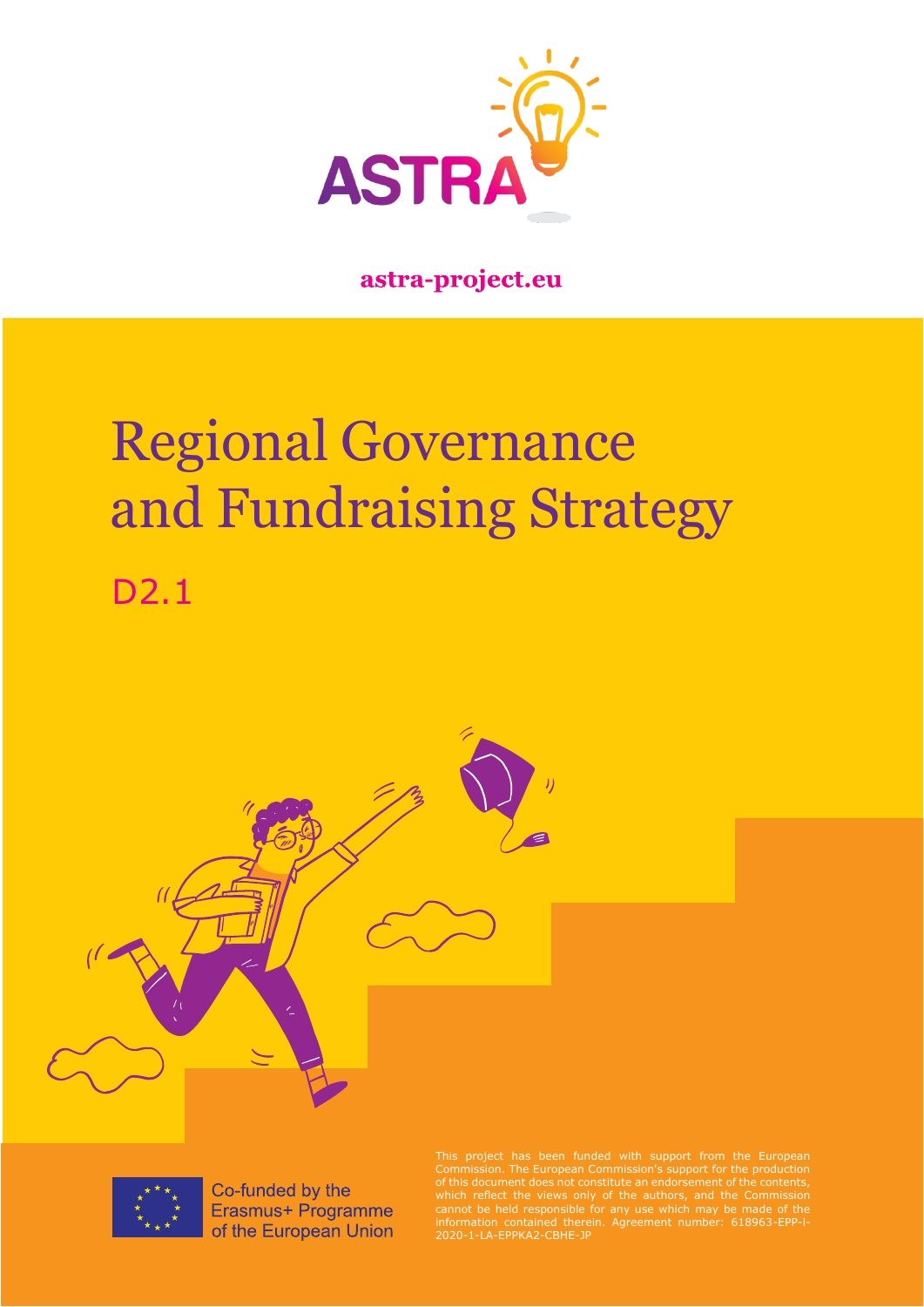

| <b>Document information</b>    |                                                                |  |  |  |
|--------------------------------|----------------------------------------------------------------|--|--|--|
| <b>Document ID</b>             |                                                                |  |  |  |
| <b>Output number</b>           |                                                                |  |  |  |
| Title                          | <b>Governance and Fundraising Strategy and Plan (Regional)</b> |  |  |  |
| Type:                          | <b>Report</b>                                                  |  |  |  |
| <b>Version:</b>                | 1.0                                                            |  |  |  |
| Author(s):                     |                                                                |  |  |  |
| <b>Dissemination</b><br>level: | <b>PP</b>                                                      |  |  |  |
| <b>Revision history</b>        |                                                                |  |  |  |
| <b>Version 1</b>               |                                                                |  |  |  |
|                                |                                                                |  |  |  |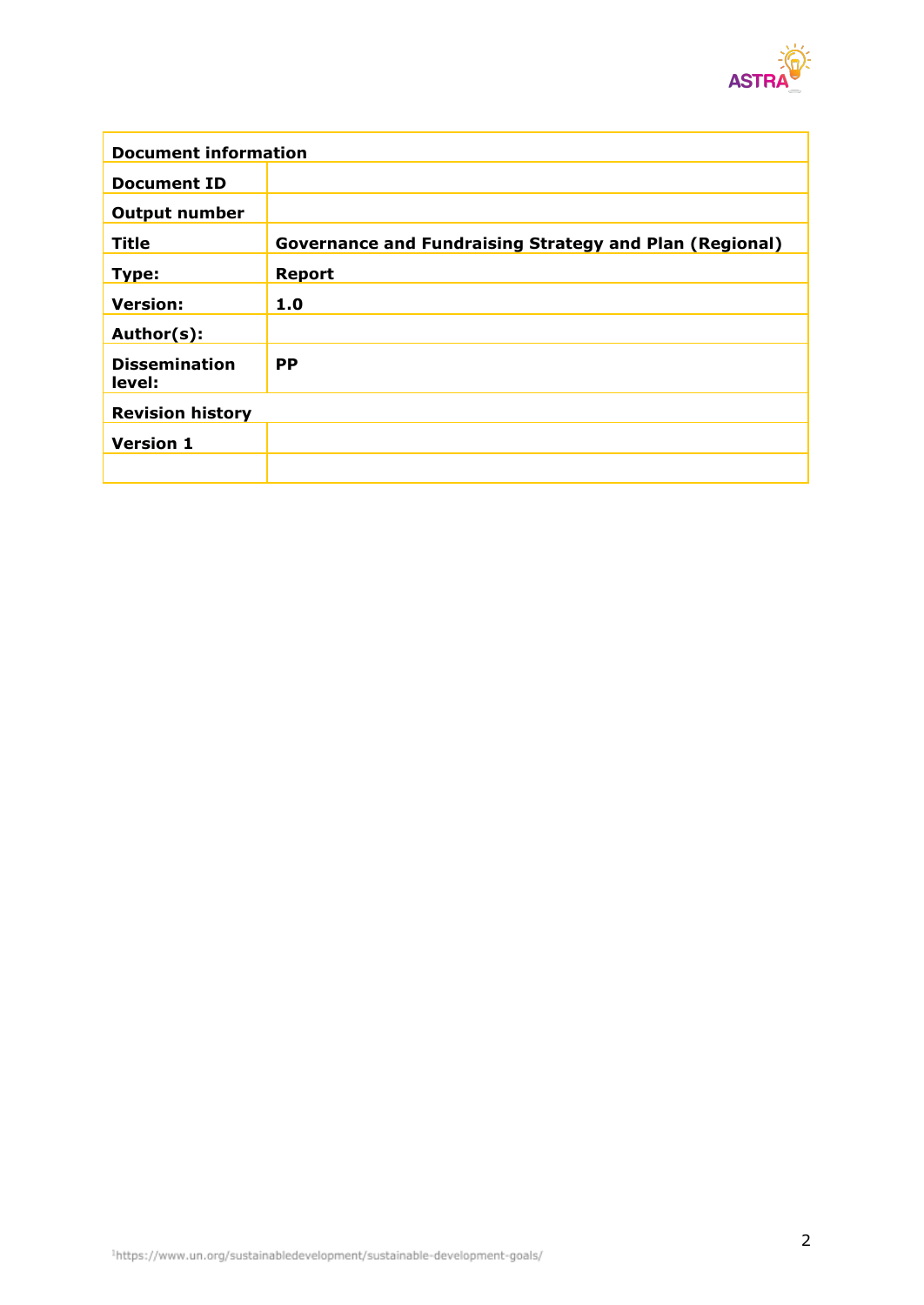

## **Contents**

| Introduction            | 3                                              |    |  |
|-------------------------|------------------------------------------------|----|--|
| Results of WP1 Research |                                                |    |  |
| Common Strategy         |                                                |    |  |
|                         | The nine pillars of the common strategy        | 6  |  |
|                         | 1. Towards Internationalisation                | 6  |  |
|                         | 2. Social Responsibility                       | 7  |  |
|                         | 3. Transforming Digitally                      | 9  |  |
|                         | 4. Intensification and enhancement of Research | 11 |  |
|                         | 5. Teaching and Learning                       | 12 |  |
|                         | 6. Governance Modernization                    | 12 |  |
|                         | 7. Funding & People Support                    | 13 |  |
|                         | 8. Exchanging Knowledge                        | 13 |  |
| 9.                      | Impact                                         | 14 |  |
|                         | Multi-Year Plan                                |    |  |

| <b>Abbreviation Table</b> |                                        |  |  |  |  |
|---------------------------|----------------------------------------|--|--|--|--|
| <b>ASEAN</b>              | Association of Southeast Asian Nations |  |  |  |  |
| EU                        | European Union                         |  |  |  |  |
| <b>PE</b>                 | Public Engagement                      |  |  |  |  |
| UN                        | <b>United Nations</b>                  |  |  |  |  |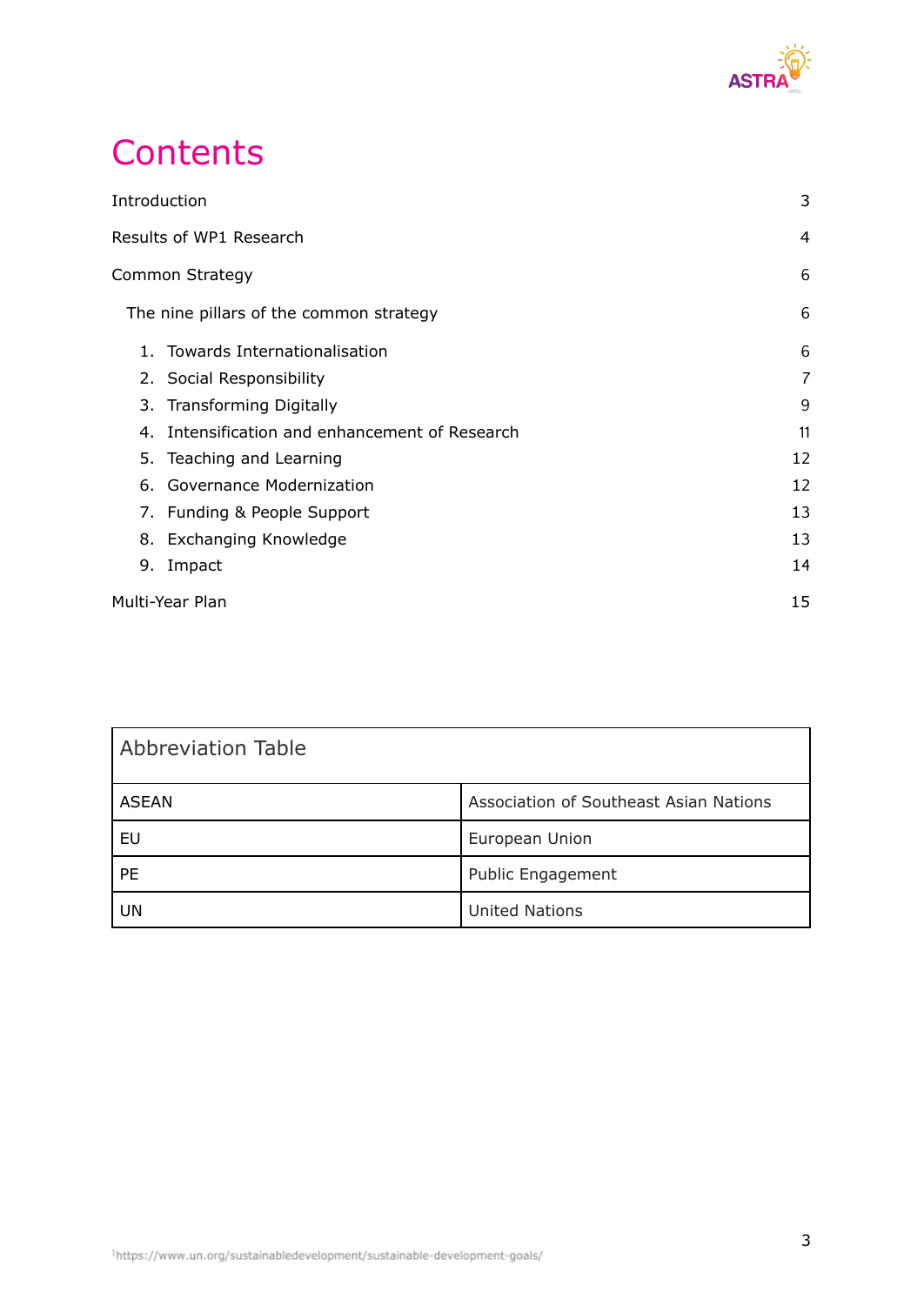

## Governance and Fundraising Strategy and Plan (Regional)

## <span id="page-3-0"></span>**Introduction**

This deliverable evaluates the outcomes of the field and desk research conducted in WP1 in order to, first and foremost, propose a shared Governance and Fundraising Strategy and Plan for the Southeast Asian partner universities. The key priorities, goals, and objectives for the modernization of higher education governance and management systems in Southeast Asia, with an emphasis on Thailand and Laos, will be discussed. In the short, medium, and long term, a shared strategy scope and vision is offered, which is linked to specific priority areas and, in turn, strategic objectives, measures, and expected outcomes. This Strategy is accompanied by a multi-year Plan (3-5 years) that details the activities that should be undertaken in each phase, the persons or authorities/structures concerned, the implementation timeframe, the tangible and intangible results, and the performance and impact indicators.

The priorities are listed on the next pages and a detailed description of them is provided.

## Results of WP1 Research

<span id="page-3-1"></span>This section is dedicated to summarising the research report in order to build on the key issues and recommendations identified for improving financial sustainability and securing additional funding for the four partner institutions in Laos and Thailand. More specifically, the figure below summarises the methodology of the deliverable and the recommended actions.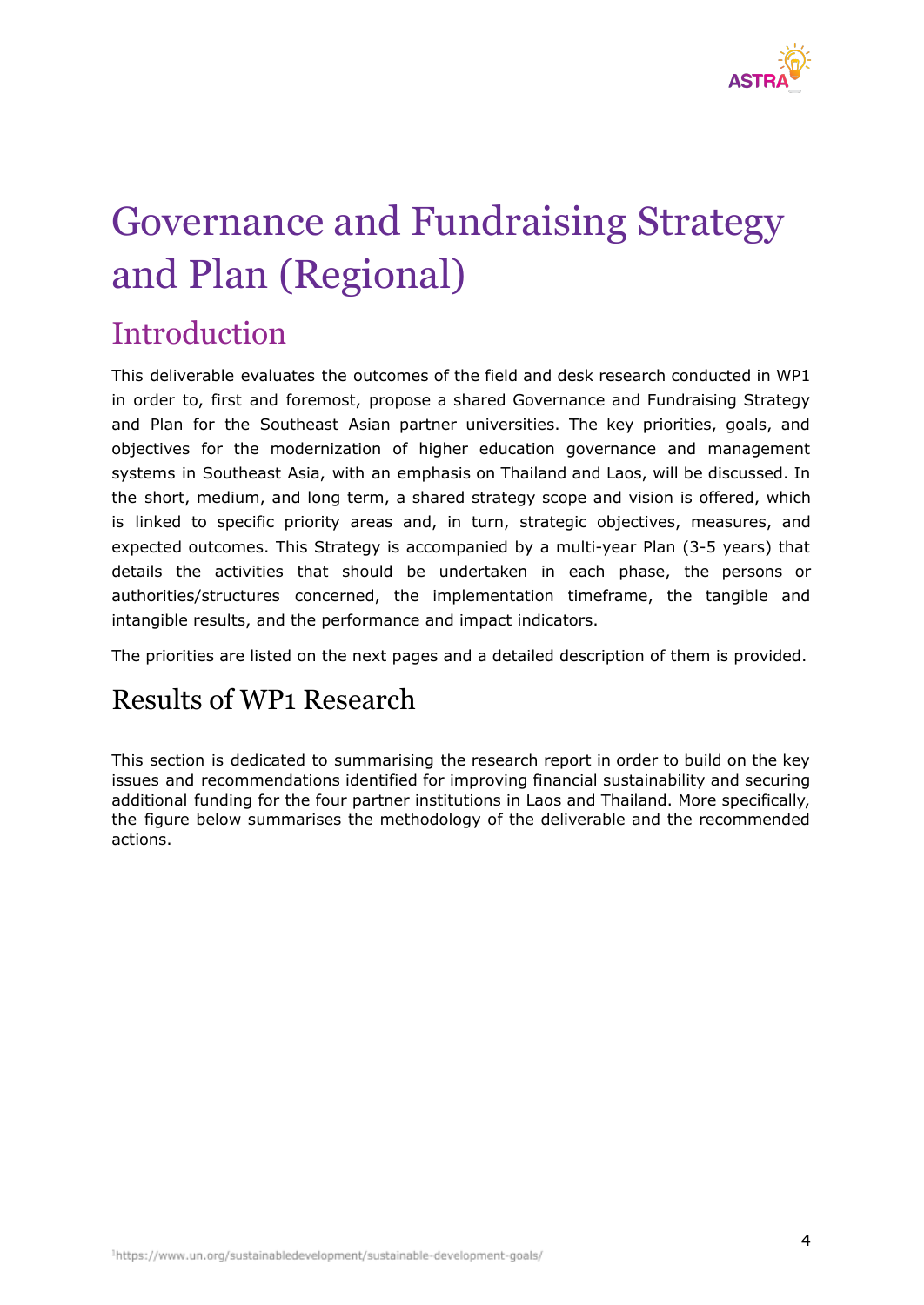

| Research Report: Regulation, needs and skills to develop fundraising for Social Science and ITC Faculties / Departments<br>in National University of Laos, Savannakhet, Chiang May and Prince of Songkla                                                                                                                                                |                                                                                                                                                               |                                                                                                                             |                                                                                                                                                                        |  |  |  |  |
|---------------------------------------------------------------------------------------------------------------------------------------------------------------------------------------------------------------------------------------------------------------------------------------------------------------------------------------------------------|---------------------------------------------------------------------------------------------------------------------------------------------------------------|-----------------------------------------------------------------------------------------------------------------------------|------------------------------------------------------------------------------------------------------------------------------------------------------------------------|--|--|--|--|
| The report is divided into four sections. The three first sections reconstruct the picture of the two countries' university systems, and<br>Section 4 is dedicated to the detection of critical points and the suggestion of specific improvement actions. For this report, two<br>research actions were carried out: desk research and field research. |                                                                                                                                                               |                                                                                                                             |                                                                                                                                                                        |  |  |  |  |
| 1. Rules and organizations in each<br>university                                                                                                                                                                                                                                                                                                        | 2. Academic and administrative<br>staff: skills and public engagement                                                                                         | 3. Fundraising activities in the four<br>universities of Laos and Thailand                                                  | 4. Issues & recommendations<br>for improving fundraising                                                                                                               |  |  |  |  |
| • Regulation and management<br>International agreements<br>Budget                                                                                                                                                                                                                                                                                       | Recruitment and career<br>development<br>Administrative staff<br>recruitment<br>Workload<br>Assessment<br>Skills needs<br><b>Public Engagement</b><br>Network | The research system<br>Funding procedures<br>Funders<br><b>NUOL Publications in</b><br>٠<br>national/international journals | Key areas whose improvement<br>would produce a new set-up of<br>the 4 universities in terms of<br>fundraising capacity, research,<br>PE quality<br>Recommended actions |  |  |  |  |
| <b>Improvement suggestions and Recommended Actions</b>                                                                                                                                                                                                                                                                                                  |                                                                                                                                                               |                                                                                                                             |                                                                                                                                                                        |  |  |  |  |
| a) Reduce the time spent on bureaucracy required for research projects approval through an online research application management<br>platform;<br>b) Establish a research administrative office dedicated both to research fundraising and networking;                                                                                                  |                                                                                                                                                               |                                                                                                                             |                                                                                                                                                                        |  |  |  |  |
| c) Build a specific key performance indicator (KPI) for accessing internal funding, composed of three indicators with different weights,<br>depending on the institution's:                                                                                                                                                                             |                                                                                                                                                               |                                                                                                                             |                                                                                                                                                                        |  |  |  |  |
| • number of publications in peer-reviewed journals and publishers;                                                                                                                                                                                                                                                                                      |                                                                                                                                                               |                                                                                                                             |                                                                                                                                                                        |  |  |  |  |
| • number and amount of funds won nationally or internationally;                                                                                                                                                                                                                                                                                         |                                                                                                                                                               |                                                                                                                             |                                                                                                                                                                        |  |  |  |  |
| • individual PE performance.                                                                                                                                                                                                                                                                                                                            |                                                                                                                                                               |                                                                                                                             |                                                                                                                                                                        |  |  |  |  |
| d) Public Engagement (PE) networks building it is recommended:                                                                                                                                                                                                                                                                                          |                                                                                                                                                               |                                                                                                                             |                                                                                                                                                                        |  |  |  |  |
| • whereas this activity is not institutionalized, to create an administrative office to collect information concerning the<br>different forms of E:                                                                                                                                                                                                     |                                                                                                                                                               |                                                                                                                             |                                                                                                                                                                        |  |  |  |  |

- to include PE as one of the activities which are recognized for of academic career track;
- create a database of all stakeholders.

#### *Figure 1 Overview of WP1 Research Report*

Furthermore, some professors/researchers express dissatisfaction with the time it takes to apply for research grants and the bureaucracy (in the Prince of Songkla University academic staff focus group, this issue appears even more pronounced). In order to simplify the research process, an online platform is suggested that allows the electronic signature of the document within a predetermined time frame. Moreover, this way administrative employees committed to research management could be aware of any sort of proposal made by researchers and follow the process from the beginning to the end. Another important issue identified is that many scholars recognize the fact that they learn about funding opportunities for projects and research too late. Because of this, researchers do not have the necessary time to design comprehensive and competitive proposals. Το this end, it is proposed the creation of a research administrative office with the competence of keeping track of all fundraising opportunities, both locally and worldwide, and passing information along to all researchers and professors. In addition, Asian Universities should gathering information so as to improve their research networks. A database system that collects information on potential research partners could be a possible solution and a beneficial tool for them to develop their research connections.

In addition, it seems that public engagement(PE) activities are limited. PE is also important since the university can gain prestige and recognition. Based on the report there are three types of recommendations. Firstly, given the fact that this activity is not institutionalised within the university the establishment of an administrative office to collect data on the various forms of PE in which the academic staff can participate is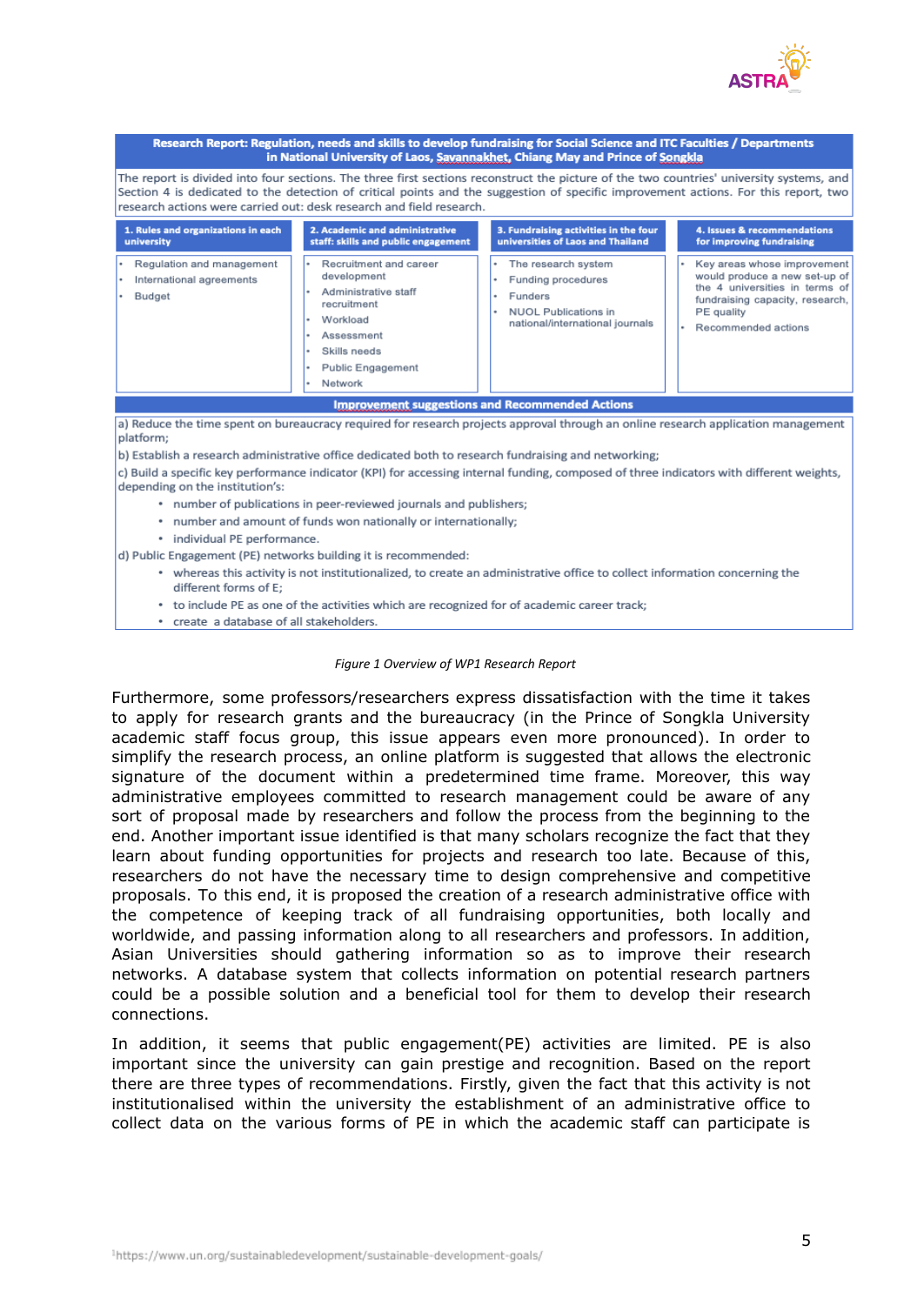

recommended. Secondly, include PE as an important pillar for the evaluation of Universities and thirdly develop indicators and a database system so that faculties or departments can be ranked based on all PE performances by each academic staff member.

Furthermore, as it seems in general there is no transparent and meritocratic way of managing internal research funds. Consequently, it is suggested a new method that takes into account the following factors. Firstly, the number of peer-reviewed publications in English or their native language in peer-reviewed journals and publishers. Secondly, the number and amount of funds earned in national and worldwide competitions and the individual PE performance. In this way, it will increase the motivation of researchers to seek external sources of funding as well.

Another possible barrier to the expansion of additional research activities is that Asian University systems' workload is higher than that of Western public institutions.This combined with the fact that many professors work in private universities due to low salaries there is not enough time for research. Researchers should be given incentives and time to increase their income through external research funding.

Based on the survey report, there are certain skills of university human resources that need improvement. The figure below shows the proposed training activities which will contribute to upgrading the skills of the people.



#### *Figure 2 Upskilling and Reskilling proposed activities*

Taking everything into consideration, any proposed adjustments should be evaluated in light of the national setting as well as the specific university context in which they will be implemented.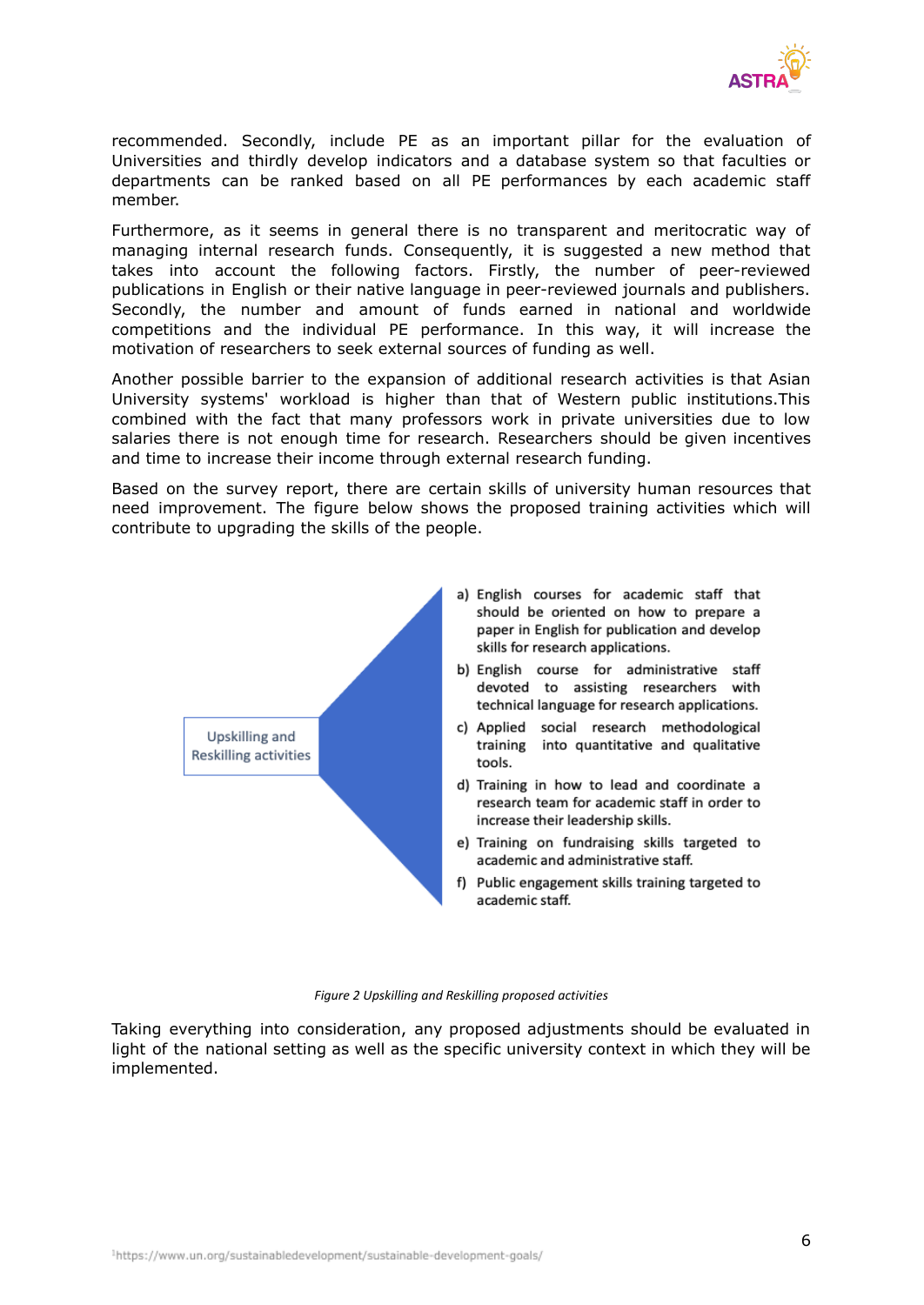

## <span id="page-6-0"></span>Common Strategy

#### <span id="page-6-1"></span>The nine pillars of the common strategy

#### <span id="page-6-2"></span>*1.TOWARDS INTERNATIONALISATION*

A sole focus should be given on the internationalisation strategy, with an emphasis on the continuous progress and the further development of intra-Asian and international cooperation. Strategic objectives of the international strategy should centre on:

- the constant improvement of quality of services offered to incoming and outgoing students and teaching and administrative staff;
- the increase of courses taught in English in order to facilitate inbound student and staff mobility;
- the encouragement of foreign students to take local language courses which are offered, free of charge;
- the enhancement of teaching staff mobility in numbers and levels of satisfaction and performance;
- the increase of outgoing student participation in Erasmus/ASEAN placements;
- the establishment of more collaboration with institutions from European and other countries;
- the establishment of joint degree(BA/Msc/PhD programs among the ASEAN countries;
- the strengthening of links and collaboration with the business world at international level;
- the proper implementation of Erasmus+ Program initiatives Inter-institutional
- agreements between EU Member states HEIs and Asian HEIs.
- the encouragement of Lifelong Learning;
- the continuation/establishment of Quality assurance systems which includes the internal and the external evaluation;
- the initiation of research activities and contributions in science aiming at excellence.

As part of the internationalisation strategy Universities should aim to participate either as coordinators or as partners in educational and research scientific projects at national and international (European Union – Funded) level. They should be represented in international organisations, associations, academic networks, knowledge alliances, partnerships and students' educational exhibitions and fora. The selection of the partners should be based on the research interests, study programs and academic backgrounds of the HEIs.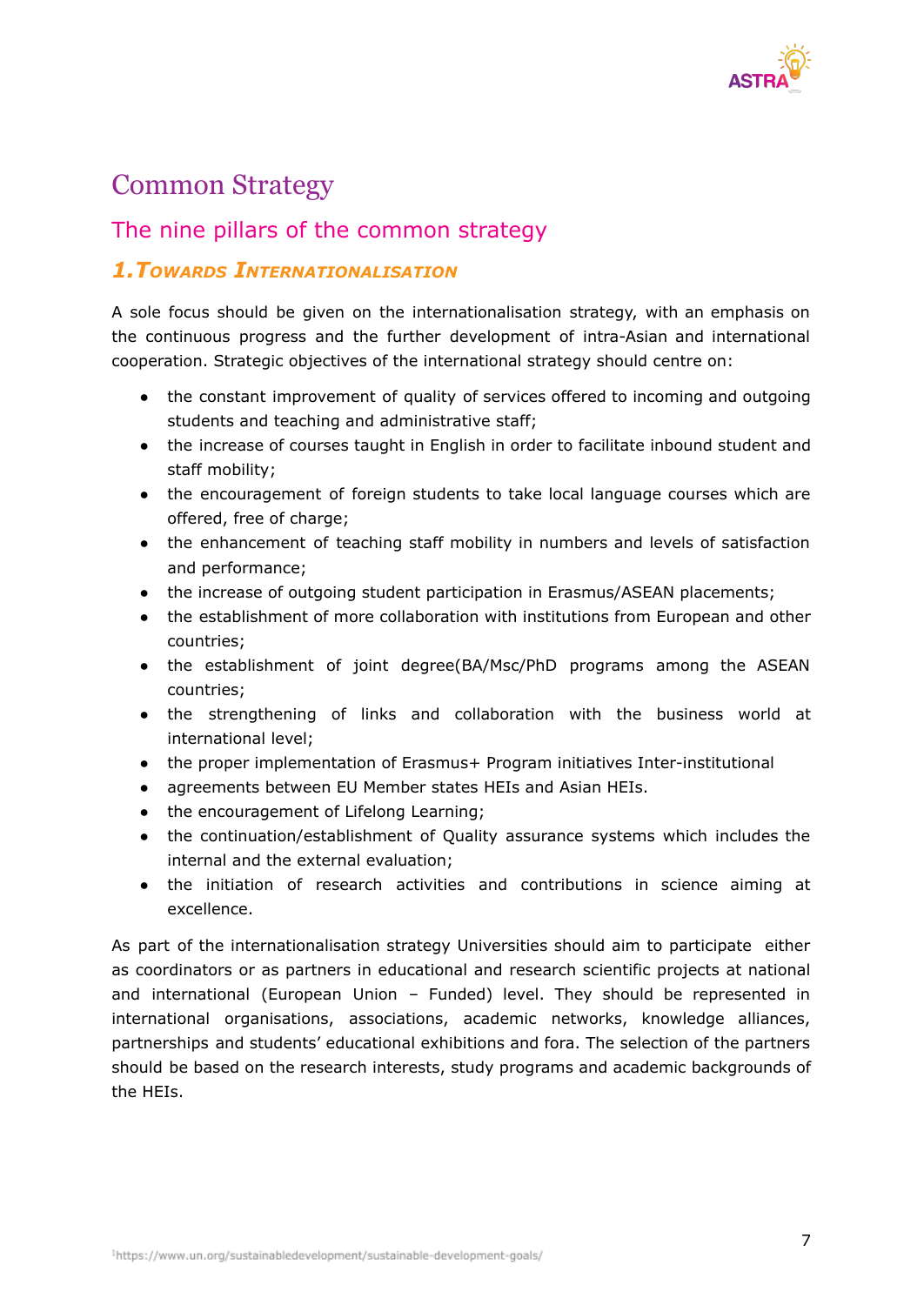

The expected impact of such a strategy addresses the objectives that the Southeast Asian partner universities strive to achieve, such as:

- further development of their influence at global level with extensive collaboration on educational, academic and training matters;
- increase of their relationships at international level aiming at students and staff mobility with good quality and updated study programs, that are properly designed and attractive for both their EU and non-EU partners;
- commencement or expansion of university-business cooperation and partnership;
- enhancement of effectiveness and relevance of teaching and research training, and provision to graduates with the knowledge and fundamental transferable skills they need to excel in high-skill positions around the world;
- increase of chances for students and staff aimed at fostering cross-border collaboration in order to improve higher education performance through updated and innovative study programs;
- strengthening of the "knowledge triangle", linking education, research and innovation cooperating with countries from all over the world;
- attracting students and faculty from international universities and research centres, providing high-quality services and academic standards, and put in place appropriate measures to foster excellence;
- increase of the number, or creation, of courses taught in English, thus providing more study possibilities and increasing inbound student mobility.

The objectives and the impact of the strategy have been designed following the international agreements of the universities ( National University of Laos, Savannakhet University, Chiang Mai University, Prince of Songkia University) as described in the WP1 Needs and Assessment Report.

## 2. SOCIAL RESPONSIBILITY - THIRD MISSION

Another important mission of the university is its third mission and its social responsibility. Through this, the transfer and the use of the research results into the society is understood. Whereby, social responsibility stands for the role of the university as a drive for social change.

Social Responsibility describes the way in which a University makes a difference to the social and economic well-being of its community through teaching, research, public events and/or public activities.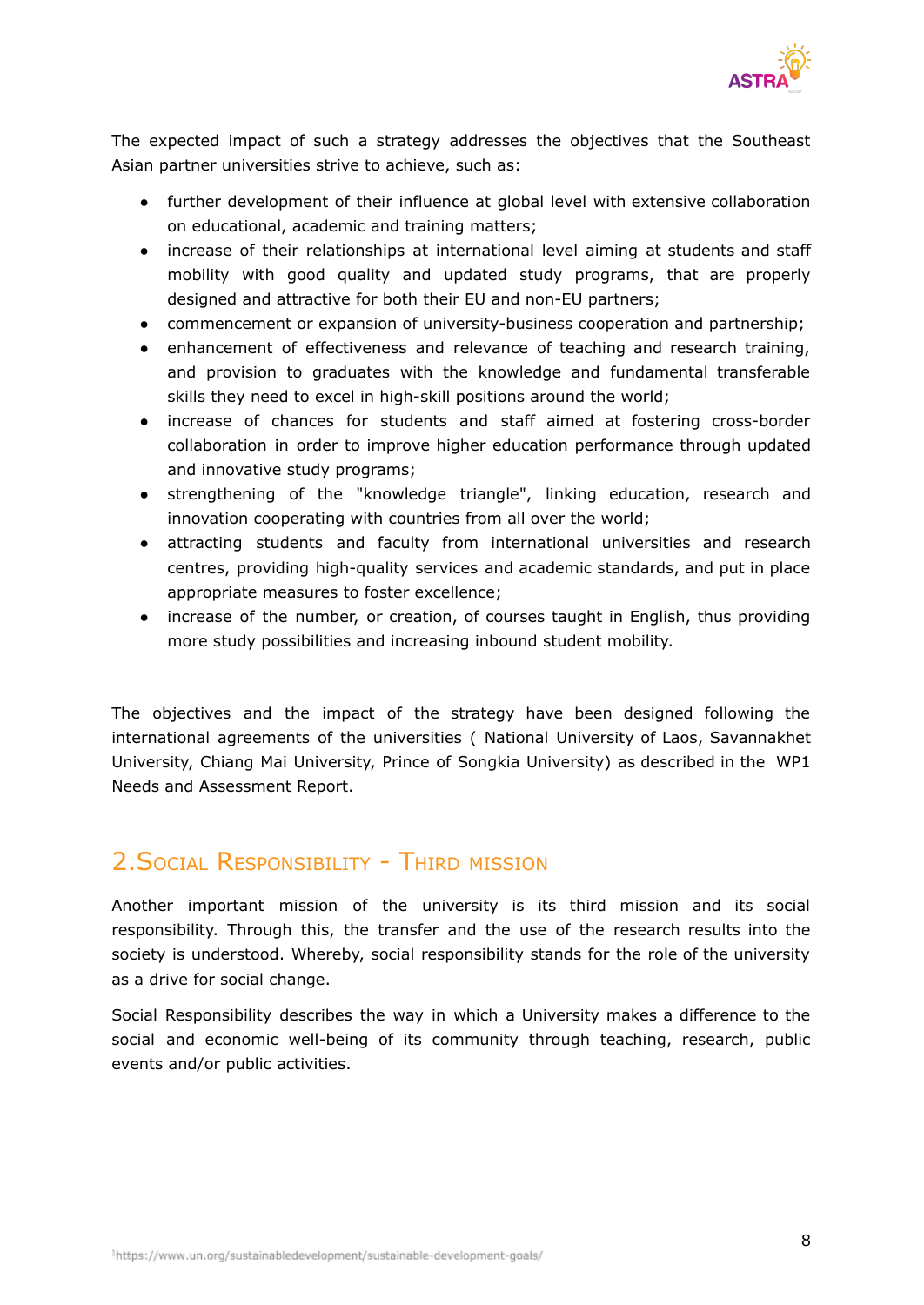

Social responsibility activities should also capture the University's vision towards motivating its communities to research, teach and share their ideas. Such a vision may include:

- the rising popularity of social responsibility, as well as its active promotion within international projects and organisations like the United Nations Global Compact and the European Union;
- the increasing competition in the education industry that is prompting Universities to look for new methods to obtain a competitive advantage by venturing into unknown territory in order to boost their reputation;
- the growing and thickening network of university stakeholders, whose evaluation and support – or lack of it – that is becoming increasingly important for the conditions under which such bodies/university operate;
- the widening gap between educational paradigms and market need for new skills, notably those connected to the growth of organisational social responsibility policies;
- the expansion of Universities and their campuses in terms of size, that leads to significant resource consumption, such as electricity and water, and consequently an increase in their environmental impact, as well as the growing awareness of the university in this respect.

Social Responsibility sectors that should be addressed within a University include, but are not limited to:

1. Social Inclusion

Students, professors and all the relevant stakeholders on the campus, and related communities, should be engaged with, involved in, and motivated by the University, so as for it to better understand social inclusion and how it can encourage inclusive and successful solutions.

#### 2. Health and Wellbeing

Through the whole spectrum of activities, the University should listen to and engage with its communities to support and inspire breakthroughs in health, wellness, and social care through intensive research and studies in this sector. Patient and public participation should also be looked into and in important areas as designated by the Sustainable Development Goal 3 of the United Nations: Good health and wellbeing, especially in the battle against communicable and non-communicable illnesses.

Furthermore, the good health and wellbeing of University's staff, students and communities, both locally and globally, is an important aspect as well. Activities, groups or clubs engaging and promoting wellbeing is a good way to start, as well as provision of in-campus health advisors, both for physical and psychological conditions.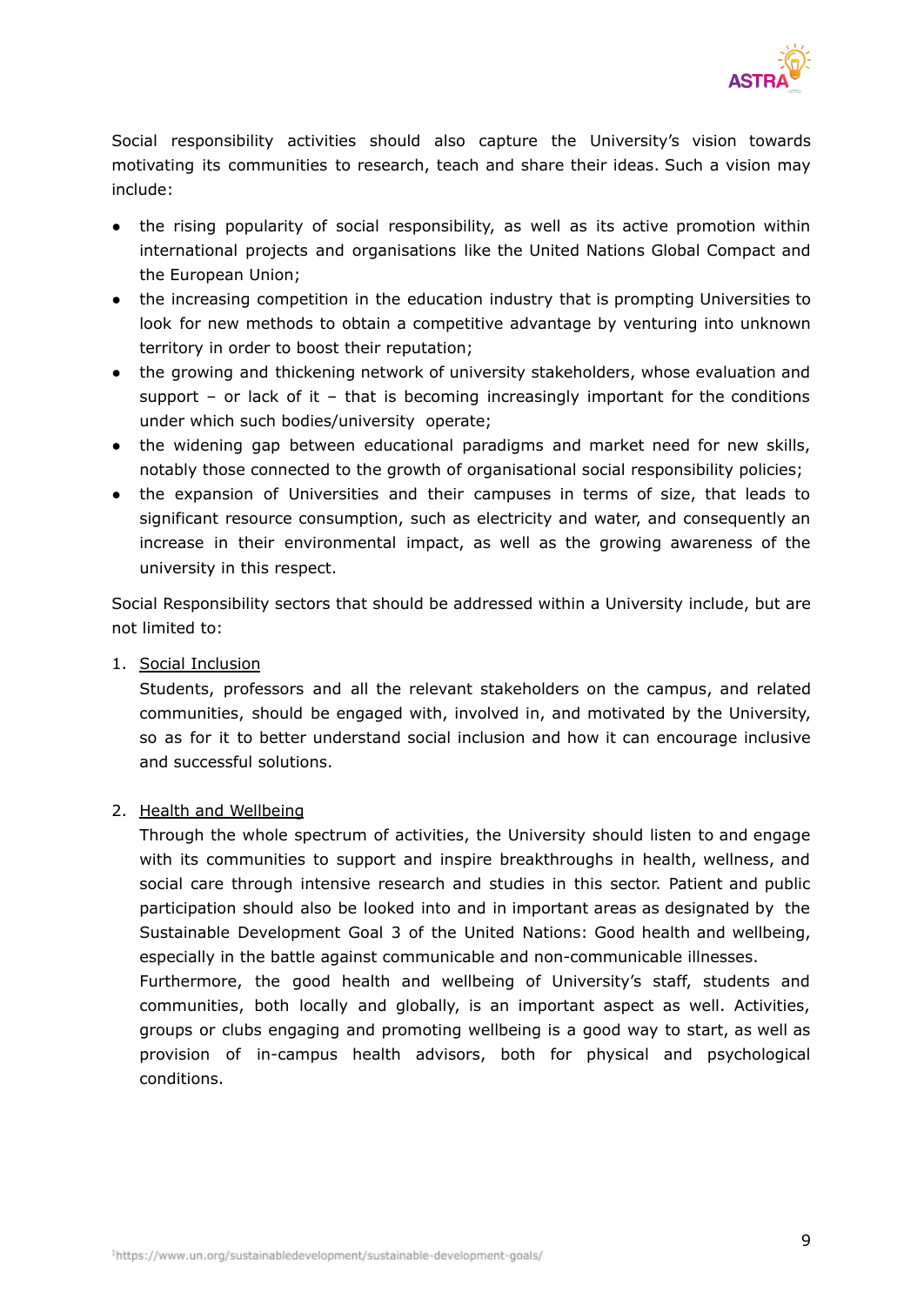

#### 3. Environmental Sustainability

Increasing greenhouse gas emissions, increasing temperatures, and the loss of nature and biodiversity pose a serious danger to humans and the ecosystems in which they live. The Universities should lead the way to a more sustainable world via its research, teaching, operations, engagement, and people. The University's mission for environmental sustainability could include usage of its whole spectrum of possible expertise and influence to promote a world that is ecologically sustainable.<sup>1</sup>  $(htips://eua.eu/issues/14:green-transition.html)^2$ 

#### 4. Engaging the Public

Public engagement is the connection, sharing and involvement of the public with the University's work and vision towards achieving its overall goals on Social Responsibility. The University should listen to and collaborate with a variety of audiences to exchange ideas and encourage discussion, debate, and innovation in order to carry out meaningful involvement. Partnerships, cooperation, inclusivity, and reflection which are important concepts that can guide the strategy. Patient involvement in research and teaching, volunteering, mutual collaborations, citizen science, festivals, extending participation, and policy engagement are just a few ideas for the aforementioned to be achieved.

For a more holistic Social Responsibility strategy one can turn to the UNs' 17 [Sustainable](https://www.un.org/sustainabledevelopment/sustainable-development-goals/) [Development](https://www.un.org/sustainabledevelopment/sustainable-development-goals/) Goals  $(SDGs)^1$  both for inspiration and for fundraising opportunities. In short, the 17 SDGs are:

- 1. No Poverty
- 2. Zero Hunger
- 3. Good Health and Well-Being
- 4. Quality Education
- 5. Gender Equality
- 6. Clean Water and Sanitation
- 7. Affordable and Clean Energy
- 8. Decent Work and Economic Growth
- 9. Industry, Innovation and Infrastructure
- 10.Reduced Inequalities
- 11.Sustainable Cities and Communities
- 12.Responsible Consumption and Production
- 13.Climate Action
- 14. Life Below Water
- 15. Life on Land
- 16. Peace, Justice and Strong Institutions

1

<sup>2</sup> https://eua.eu/issues/14:green-transition.html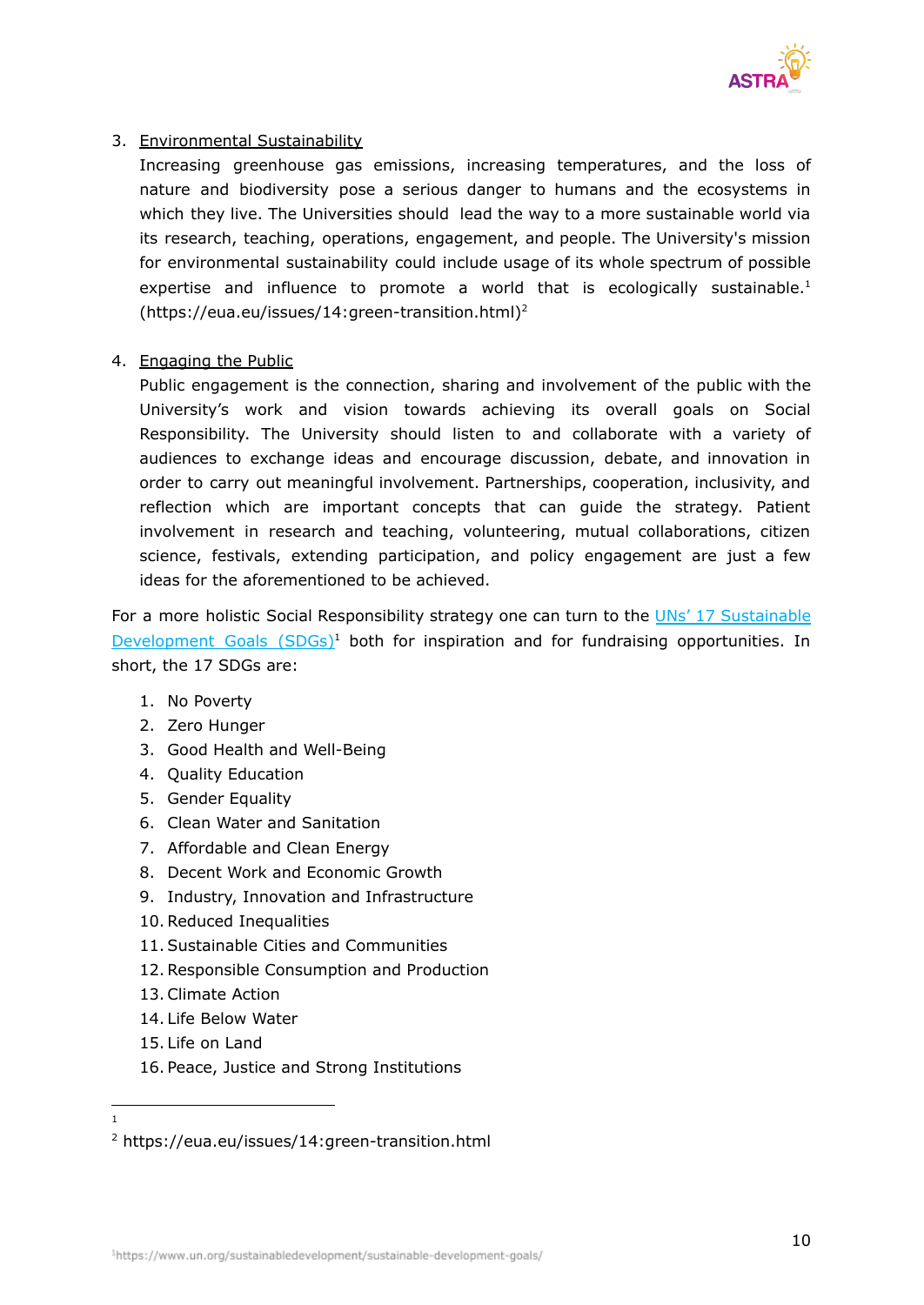

#### 17. Partnerships

As a governance strategy the universities should state in their mission statement their commitment to engage with more public activities. The universities should be actors of change in their society. Their work should focus on the SDGs mentioned above and develop some further actions like SDGs days.

In Thailand and Laos there are already some initiatives like educating the younger generation on how to save money or training the pupils how to be more better hosts but these efforts need to be intensified and also further supported.

#### <span id="page-10-0"></span>3.TRANSFORMING DIGITALLY

The future path to sustainable education management is validated by digital transformation in the global education industry. Gaining a sustainable position for universities necessitates their ability to respond to macro-environmental changes, as well as incorporating significant trends into their digital transformation strategy.

The basic motivation for a University's digital transformation strategy is its struggle for the highest possible quality for an education that enables student experiences that are such that can provide students with the ability to comply with the international industry demands.

#### Virtual and Independent Learning

In the middle of the 2019 pandemic, virtual learning became increasingly vital for Universities. Beyond the IT tool and instrumentalization, it is of high importance to broaden the critical position of virtual learning. As a result, Universities must investigate ways to combine humanistic aspects with virtual learning in order to ensure cooperation and engagement, which would otherwise be lost in face-to-face learning.

With the slow passing of the pandemic, a new opportunity has been also given to Universities to embody blended learning, meaning both virtual and physical. The post COVID reality has given the chance to the Universities to focus on this newly founded blended learning, which is a mix of self-paced computer study, online communication, and face-to-face instruction. Virtual learning has also created an online platform for students to construct powerful informal networks (study groups), which they utilize to share information and communicate with one another.

At the same time, Universities' usual learning processes were halted. Therefore, they had no choice but to redesign an adaptable learning mechanism that connects diverse geographical locations, courses, and time zones. Universities have benefited greatly from autonomous online-based learning systems/mechanisms in this context. The goal of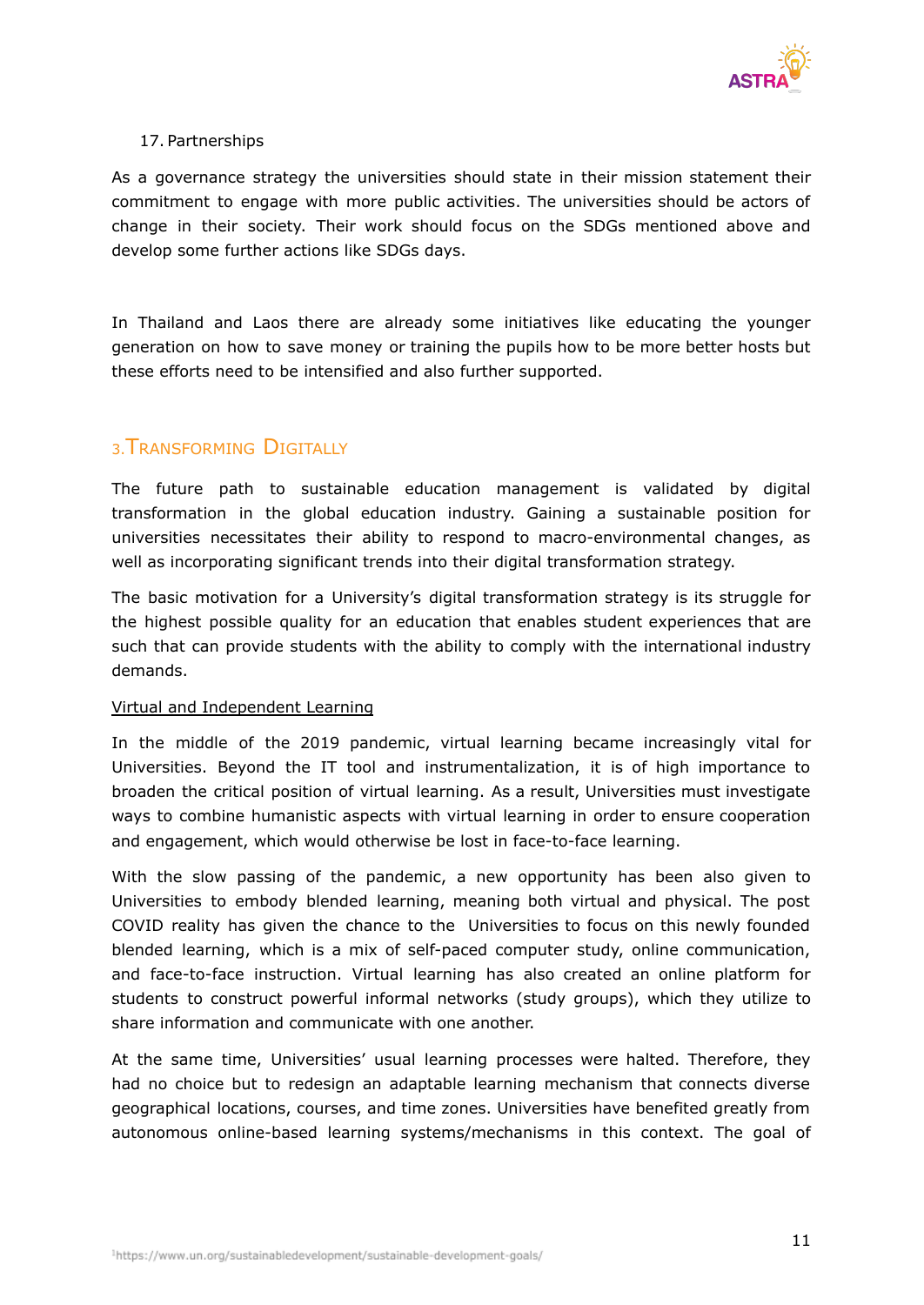

autonomous learning is to motivate students to master a variety of important courses in order to enter the workforce. It specifically addresses:

- 5. learning material;
- 6. technical expertise, and;
- 7. other skills.

Ideally, Universities would create an autonomous learning model that aligns students' study programs with the increasing demands of the industrialised world. As a result, developing an empirical learning design pattern becomes necessary. Institutions must develop their own autonomous learning model in order to motivate students to learn and expand employment chances.

Finally, a holistic digital transformation strategy is intended to:

- raise overall income;
- improve productivity;
- create value through creative methods, and;
- promote a brand reputation and originality.
- engage all the relevant stakeholders
- inform the public about current and future actions

To handle complicated transformation plans, universities must define digital transformation management procedures. Therefore they should develop agile, practical, and scalable digital transformation plans that serve as the central ideology that connects all aspects of the university. The use and integration of digital technology allows them to expand beyond their traditional virtual boundaries, impacting course portfolios, delivery models, and the university's whole value chain.

As stated on the WP1 needs assessment report, it is time to train the academic/non-academic personnel to acquire proper digitalization skills and further their research innovation skills. In order for this to happen the universities should create proper plans and consult with their education and/or life-long learning department/unit.

#### <span id="page-11-0"></span>4. INTENSIFICATION AND ENHANCEMENT OF RESEARCH

As established in the results stemming from WP1 of the ASTRA Erasmus+ Project, Southeast Asian partner Universities have an extensive need for research fortification and support. In general, a University should be defined by its research quality while at the same time it should pay attention to enhancing and refining it to make it more exciting, motivating, and life-changing.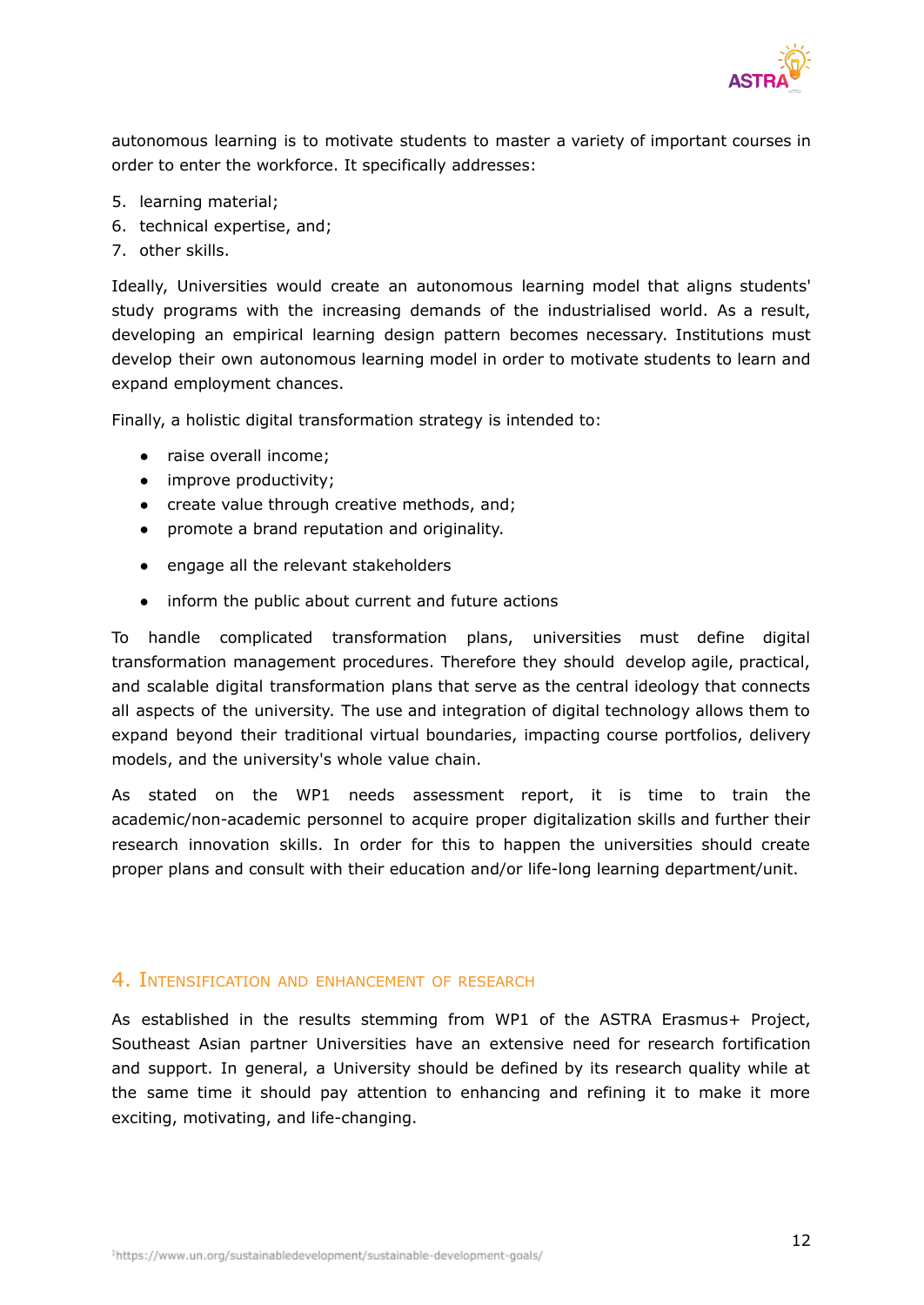

Excellent research is rooted in key intellectual disciplines and individual researchers' abilities to contribute at the highest level, as well as the University's ability to support said researchers in order for them to achieve their greatest potential. Furthermore, in order to address big global concerns, propose novel answers, or promote an international viewpoint, researchers need to cross academic boundaries. Supporting concentrated intellectual activity and stimulating multidisciplinary research are considered as complementary processes, resulting in a unique and dynamic overall approach from the University.

A University with needs such as the ones presented by this project's partners has to set specific goals. The most important goals a University should set include, but are not limited to:

Goal 1: To strengthen its status as a research-intensive institution and to be recognized globally for the quality and relevance of its research.

Goal 2: To be a partner of choice for both EU and non-EU funded projects and a beacon of good practice in innovation and impact, and to be outstanding in its approach of cooperation.

These two goals help Universities prioritise research, innovation and partnerships. Ths can be achieved by:

- 1. An R&D Hub in each Asian University that will house staff for constant EU and non-EU funded research proposal scouting and their further dissemination to the suitable researchers for participation. Such a Hub will help scale-up specialized research programs and increase external awareness.
- 2. Establishment of tenure-track fellowships for early- and mid-career researchers to strengthen research and leadership abilities in areas where each university has the potential to develop an international competitive scale and impact.
- 3. Increase the number of PhD students and establishing the University as a complete resource for improving PhD training.
- 4. Develop postgraduate research training ties with international institutions and industry partners, such as joint/dual PhD degrees or agreements utilizing its existing network located nationally and/or internationally.

#### <span id="page-12-0"></span>5. TEACHING AND LEARNING

Higher Education teaching and learning is growing as a concept around the world. Teaching and learning should further explore the important issues of skills development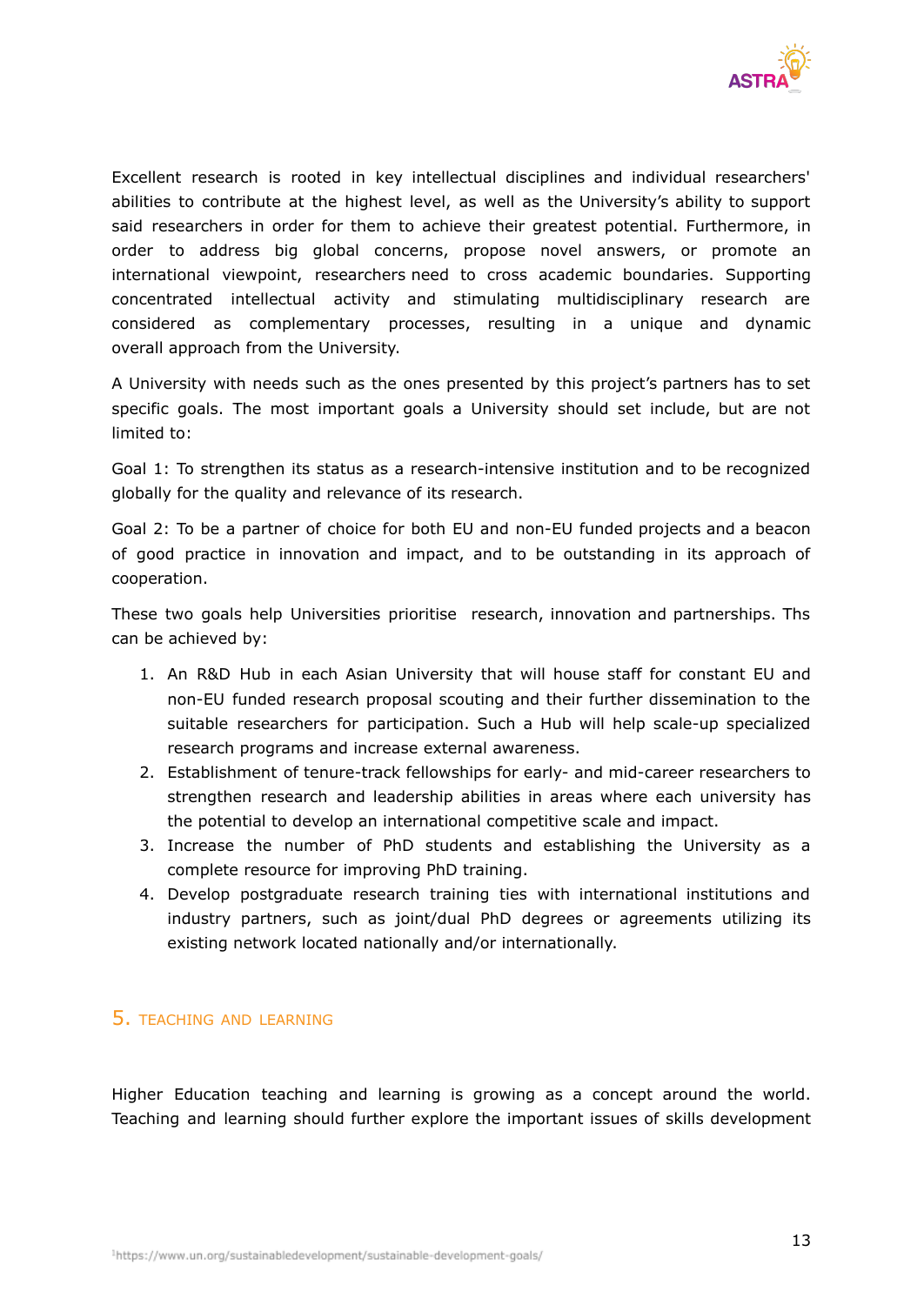

and digital literacy. As the European Commission is promoting the transversal key competences for all its citizens it is now time for the Asian universities in Thailand and Laos to focus on the objectives of digital literacy, innovation and entrepreneurship. The student-centred learning instead of the teacher-driven provision should be the shift that is aimed and looked after. The universities should form a clear digitalization strategy with a clear focus on teaching and learning.

A provision for digital tools to be used during the teaching and learning should be made. The universities should make sure that the professors are equipped with learning methods that are necessary for the current post COVID-19 reality.

Teaching should be available to take place on-line/on-site or in a hybrid or blended form. Extra emphasis should also be given on Entrepreneurial teaching and learning. In entrepreneurial teaching and learning the following examples should be provided:Case study, group discussion, action learning, seminar , web-based learning, recorded group discussion, group project, formal lectures, guest speakers.

A peer-learning system is suggested so as the experienced professors can support the younger members of the staff in their teaching and learning activities. The peers can be established by the university management and some further initiatives( ratio on teaching) in order to assist the younger professors. This measure is cost-effective and it will give the chance on the region to learn to engage with the internal and the external stakeholders.

In some cases where support is given by the Ministry of Education or the Quality Assurance Agency, then the professors should make sure that the knowledge is shared. The administrative staff can create the minutes of the meeting and share it within the close group of the academic staff.

In the regional part of the document, it is realized that the country context varies between Laos and Thailand and therefore in the national plans, further instructions on how to advance teaching and learning is going to be given.

#### <span id="page-13-0"></span>6.GOVERNANCE MODERNIZATION

The universities should establish a stronger executive committee and a new governing body. The individual institutions should promote their own reforms while the ministry can oversee their works.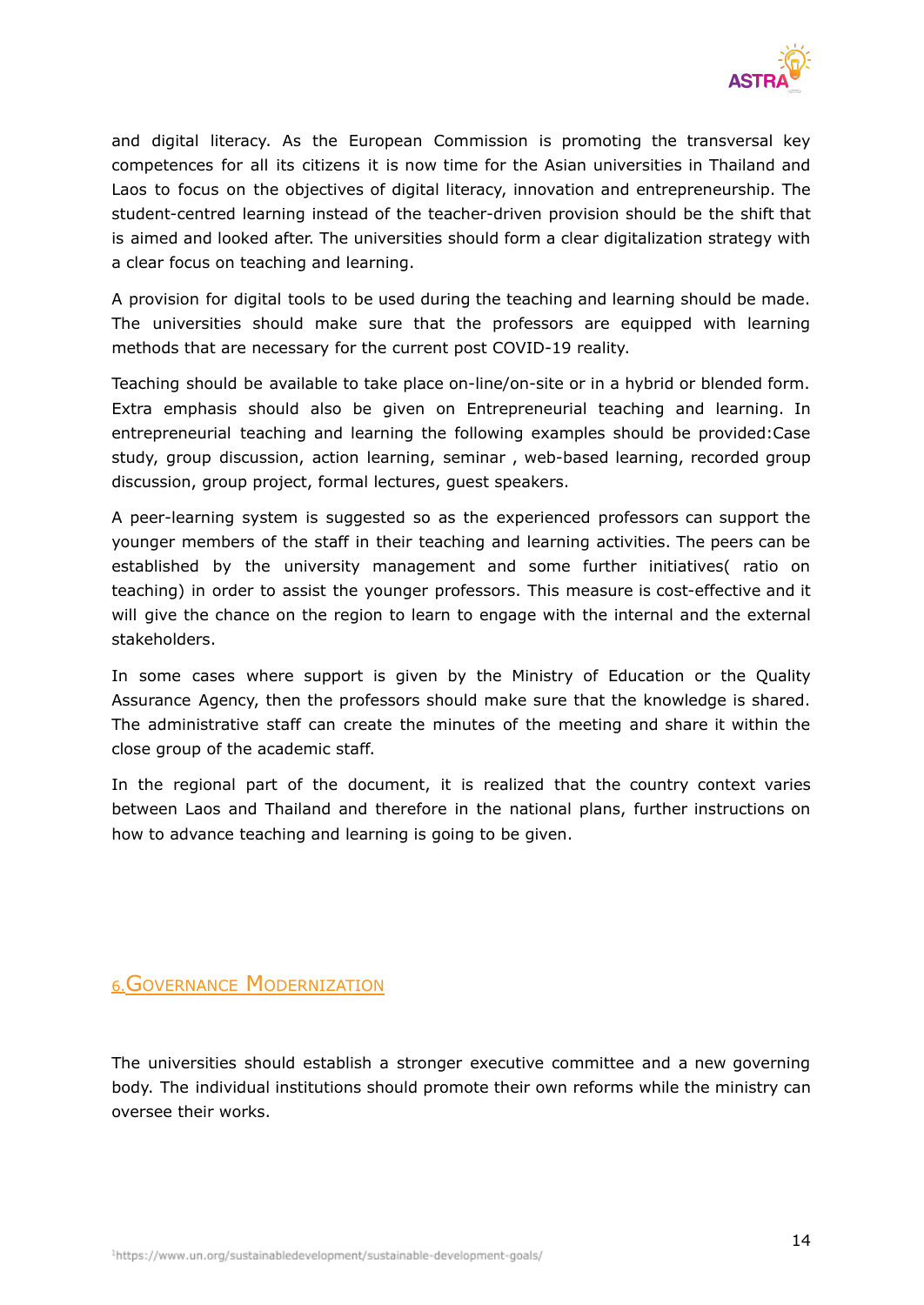

The Governing boards have different names in the different countries like board of directors, university council or board of trustees. The composition, the authority and the roles of these members can vary.

Taking the example of Thailand we should underline that the university council is the highest governing body. The university council is nominated by the members of the university and the chairperson who is appointed by the King. However the introduction of further stakeholders in the university council should be further examined and if applicable be implemented in the local context.

As the country context varies, it is recommended that an advisory board is established, where its members are external stakeholders or alumni that are interested in the internationalisation and the further development of the university.

In the national plans further instructions are going to be given by the universities.

## 7.FUNDING & PEOPLE SUPPORT

The finances of the institutions in the South East-Asian countries has been a complex issue. First the method of government budget allocation should change from line-item budget to a lump-sum budget or block grant. This will have as a result a greater authority over its use from the universities. Secondly the HEIs should be allowed to generate their own income. This income should come from tuitions, donations and self-generated revenues. International donors should also be given an extra emphasis since they can provide extra funding at the university.

Universities should set specific strategic aims in order to achieve their priorities but also further embed their values and behaviours. The different stakeholders within the different universities should feel that they act in a progressive, collaborative and healthy working environment. In order for this to happen a rewarding system of the staff should be created. This system can be linked on supporting the staff's potential and carrer aspirations.

Moreover the university should invest in its own people. They should try to attract the best staff from within the country and the diaspora. A focus on research , teaching and engagement should be secured. Investing in all the people across the academic and professional service communities will ensure we create a truly global and sustainable university.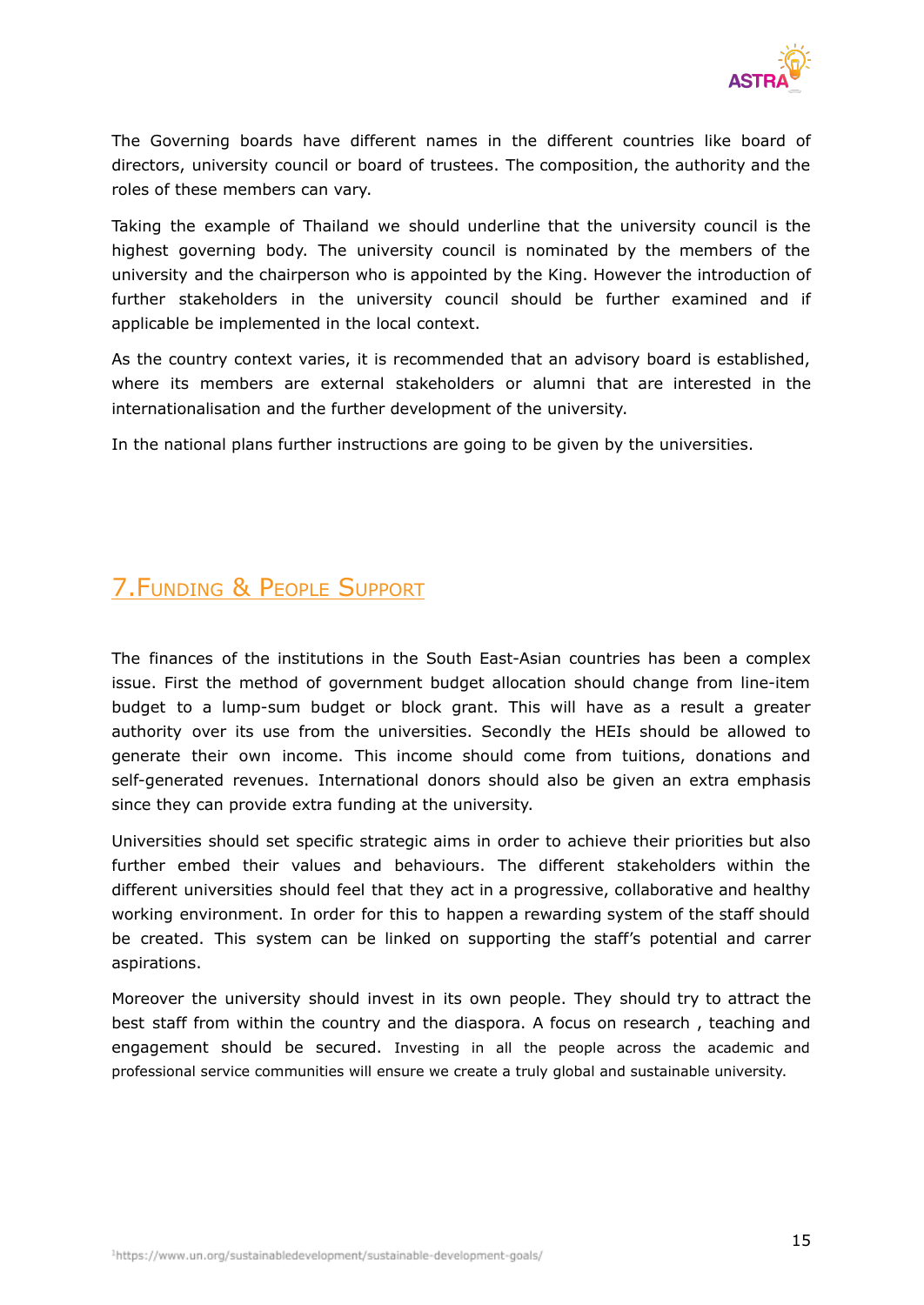

The objective should be a collaborative and healthy working environment for the staff and the students.

The universities should be given the option to finance in a more autonomous way their finances. Having to follow all the regulations by the Ministry of Finance every time they are going to apply for a new project or a research initiative, might be a disadvantage for the interested staff.

Donations should be able to be used in an autonomous way. The Rectorate body can be in charge of monitoring the money distribution and the fundraising efforts.

#### <span id="page-15-0"></span><sup>8</sup>.EXCHANGING KNOWLEDGE

Through knowledge exchange, the universities can make a positive difference to the environment, the economy and their local societies. They should ensure that academics, students and support staff, at all career stages, across all disciplines, and from all parts of the society have the opportunity and support to use knowledge exchange to reach beyond the academy, and be recognised and rewarded for their contributions in this sphere alongside research and teaching.

The research and teaching culture and practice should be open, connected, and proactive, promoting mutually beneficial exchanges of knowledge and expertise with those beyond the academy, and fostering engagement, innovation and entrepreneurship for the benefit of all society.

Equality, diversity and inclusion are fundamental to knowledge exchange at the Universities. They should ensure knowledge exchange opportunities and their benefits should be available to all of their communities, and that every member of the University feels able to access the support they need to develop and sustain their knowledge exchange activities and ambitions. Groups within the university should be formulated in order to listen and learn what the barriers are to engagement, and take steps to break them down.

It is vital that through the internal channels of communication, the university management but also the faculty members can share opportunities, calls and opportunities for cooperation. Moreover the creation of an internal newsletter might be a way to make sure that the information is properly disseminated. Databases and communication channels have been located both in Laos and Thailand.

#### <span id="page-15-1"></span>9.IMPACT

Universities should have key relationships and collaborations with their national Parliaments and their Governments.In order for their impact to be elevated a connection with the unions, the civil society organisations and trans-national activist networks;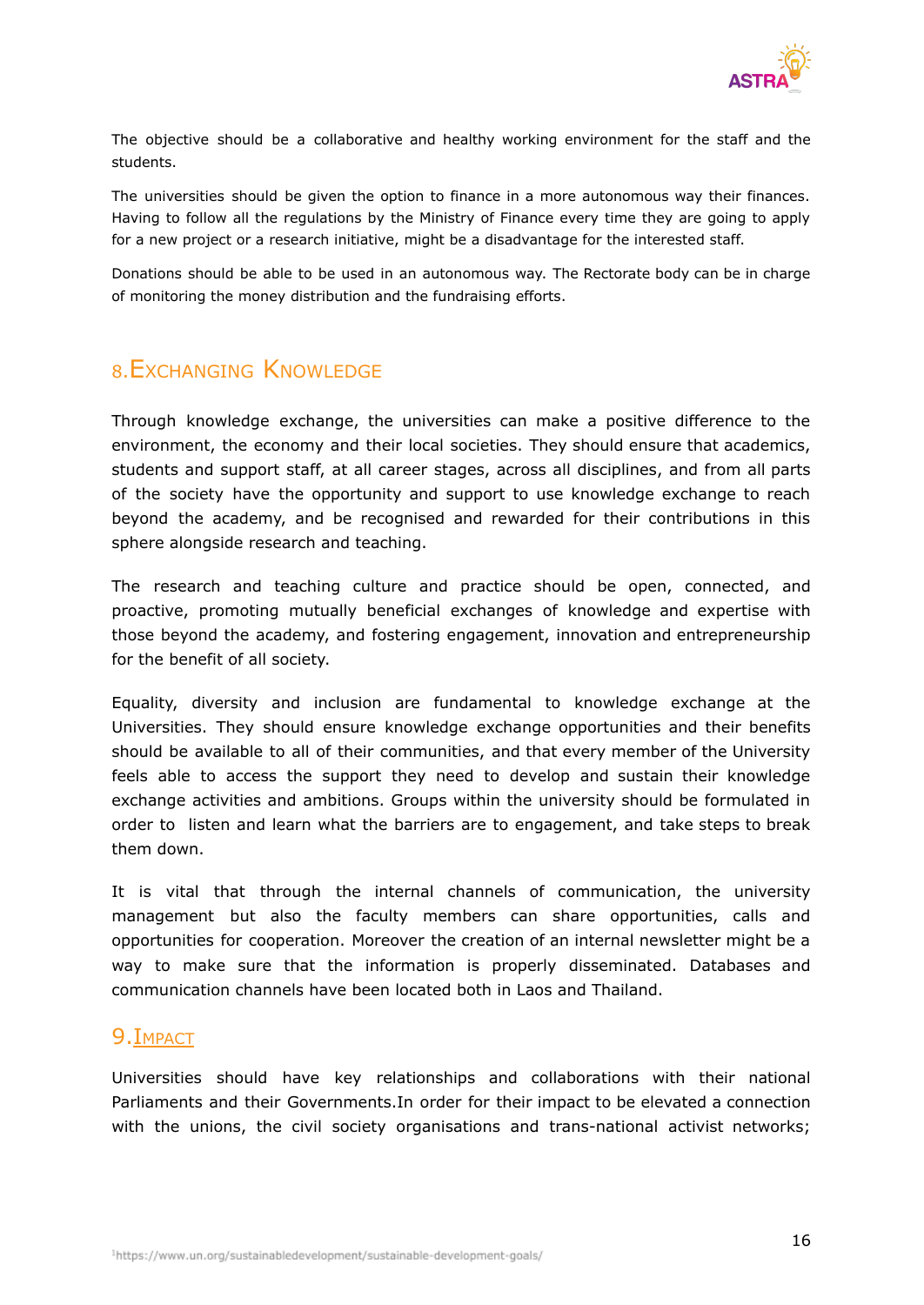

important museums and cultural institutions UN and international agencies such as UNICEF and the World Bank; Ministers of Foreign Affairs in various countries; NGOs and philanthropic donors should be established.

A key objective is to foster and support the relationships and collaborations with key actors beyond academia, and promote and celebrate success stories of collaboration and co-production of research which have led to positive change and long-lasting impact and mutual benefits.

Universities should be committed to developing genuinely mutual partnerships with colleagues in other countries. The members of the staff should participate in training in Africa, Asia and the Middle East, as well as the EU so as to expand opportunities for engagement in transnational as well as local research and influencing initiatives that tackle global challenges. Universities should prioritise creating opportunities for those who tend to be marginalised – such as women and ethnic or religious minorities – reversing hierarchies of knowledge and expertise, decolonising and democratising research collaboration.

All this can be achieved through specialist training and development programmes and workshops on research impact, public engagement and knowledge exchange, but also through peer-to-peer exchange and mentoring. Universities should seek to create a network of impact champions in the departments and Schools who can support the process of developing and nurturing the capacities of the researchers to engage in taking their research out of the academy and using it to make a difference.

## Multi-Year Plan

WP Description: multi-year Plan (3-5 years) specifying the activities that should be taken in each given phase, the persons or authorities/ structures responsible, the time period of implementation, the tangible and intangible outcomes and the indicators for measuring performance and impact.

Designing a multi-year plan can be a challenging task for many universities in Thailand and Laos. Nevertheless it is essential to try and design some important milestones that are feasible in the local context.

In the first 3 years the further enhancement of the research administrative offices should be achieved. These offices assist in informing the members of the administrative and academic staff about the different opportunities that exist in a national and international context. The offices are going to be later incorporated in the new Hub which will be further elaborated on the task 2.3.The offices in each university and within the first 3 years will create an online application system/portal where the university members can log in and find all the relevant informations for open calls in a national and international